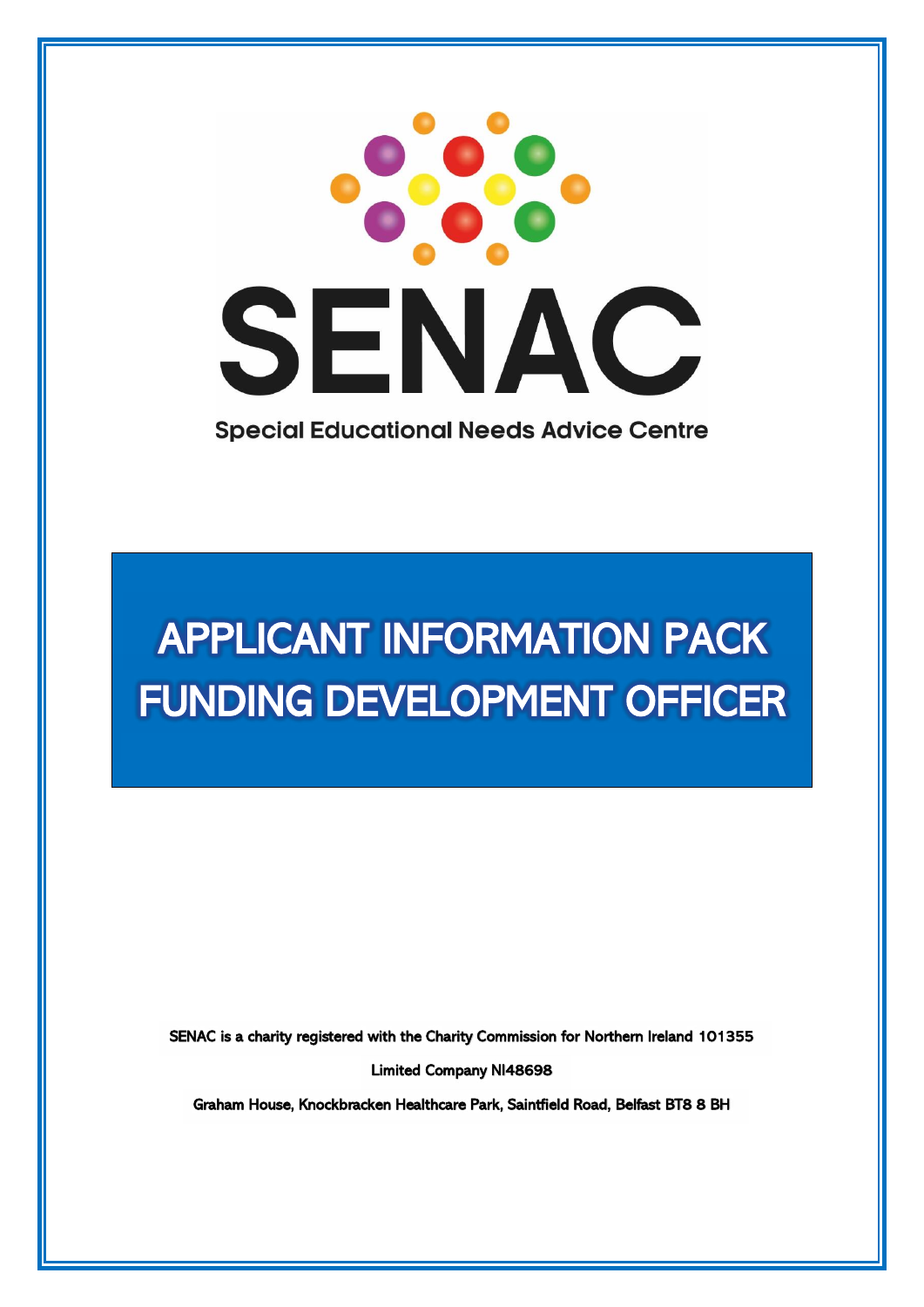Thank you for your interest in this opportunity to join a dedicated team committed to the provision of charitable services to support vulnerable children and their parents and carers. Included in this pack is information about SENAC and the role of Funding Development Officer to assist your decision to apply for this post.

#### **About SENAC**

The Special Educational Needs Advice Centre (SENAC) is a regional charity, set up in 2003 to help meet the educational needs of children and young people with learning difficulties and disabilities throughout Northern Ireland. SENAC provides independent advice and information on the statutory special educational needs system. A team of five part time staff and volunteers advise and support up to 1000 families per year to secure special educational needs provision for the children.

Access to independent advice for families of children with SEN and disabilities is vital to address the detrimental impact of unmet special educational needs on the children and young people, compromising their educational opportunity to meet their full potential.

SENAC is governed by a Board of Directors who give voluntarily of their time and expertise.

#### **Our Mission**

SENAC are committed to the promotion and safeguarding of parents' and children's rights within the Special Educational Needs' legislative framework to advance children's educational opportunities and ensure the best educational provision is available within schools for individual needs.

#### Our Services

A confidential SEN Adviceline

Tribunal Support and Representation for families appealing to the SEND Tribunal

Community Support Service providing workshops on the SEN Framework for parents and community groups.

Advocacy Service engaging with families, schools, and the Education Authority on SEN provision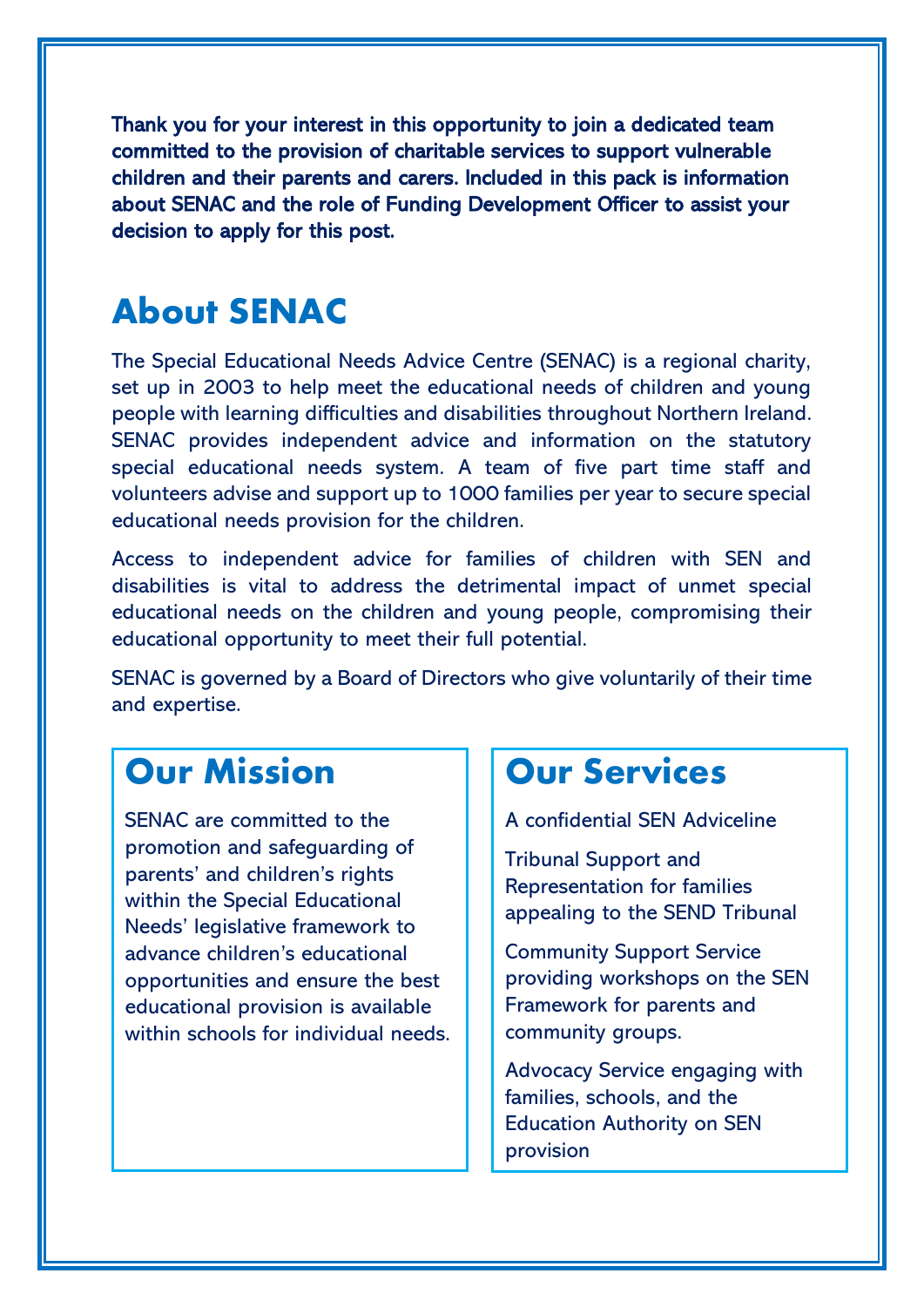## **Funding Development Officer About the role:**



Delivered by

THE NATIONAL LOTTERY **COMMUNITY FUND** 

This post is funded by the Dormant Account Funds NI

Sustainable funding is critical to the continuation of SENAC's services. The Funding Development Officer will be a key role in supporting the Charity's ability to sustain services. It is an exciting opportunity to bring a more strategic focus to a successful charity entering its third decade of helping vulnerable children and young people in our society. The successful candidate will proactively identify and position SENAC for appropriate funding opportunities and diversify income, while cultivating relationships to financially support our charitable mission.

This role requires applicants with professional experience securing funds from Trusts, Foundations, Corporate Sponsorship or successfully creating income diversification. You must be a good negotiator, be proactive, and have excellent interpersonal and networking skills. The ability to write compelling proposals, and confidently present to prospective partners and interested parties is a must for this role.

Empathy with SENAC's charitable mission and a recognition of the need to sustain our work should be the motivation for your interest in this role.

Please consider carefully, the full criteria and job description for this role. To apply please forward your CV to [heather.larkin@senac.co.uk](mailto:heather.larkin@senac.co.uk) by the closing date. Please ensure your CV contains information on your current and past employment and demonstrates with examples, how you meet the criteria for this role. Candidates will be shortlisted for interview based on the evidence within their CV that all criteria for this position have been met.

We welcome enquiries about this opportunity, or if you would like to chat about the role before applying, please email [heather.larkin@senac.co.uk](mailto:heather.larkin@senac.co.uk)

We look forward to hearing from you.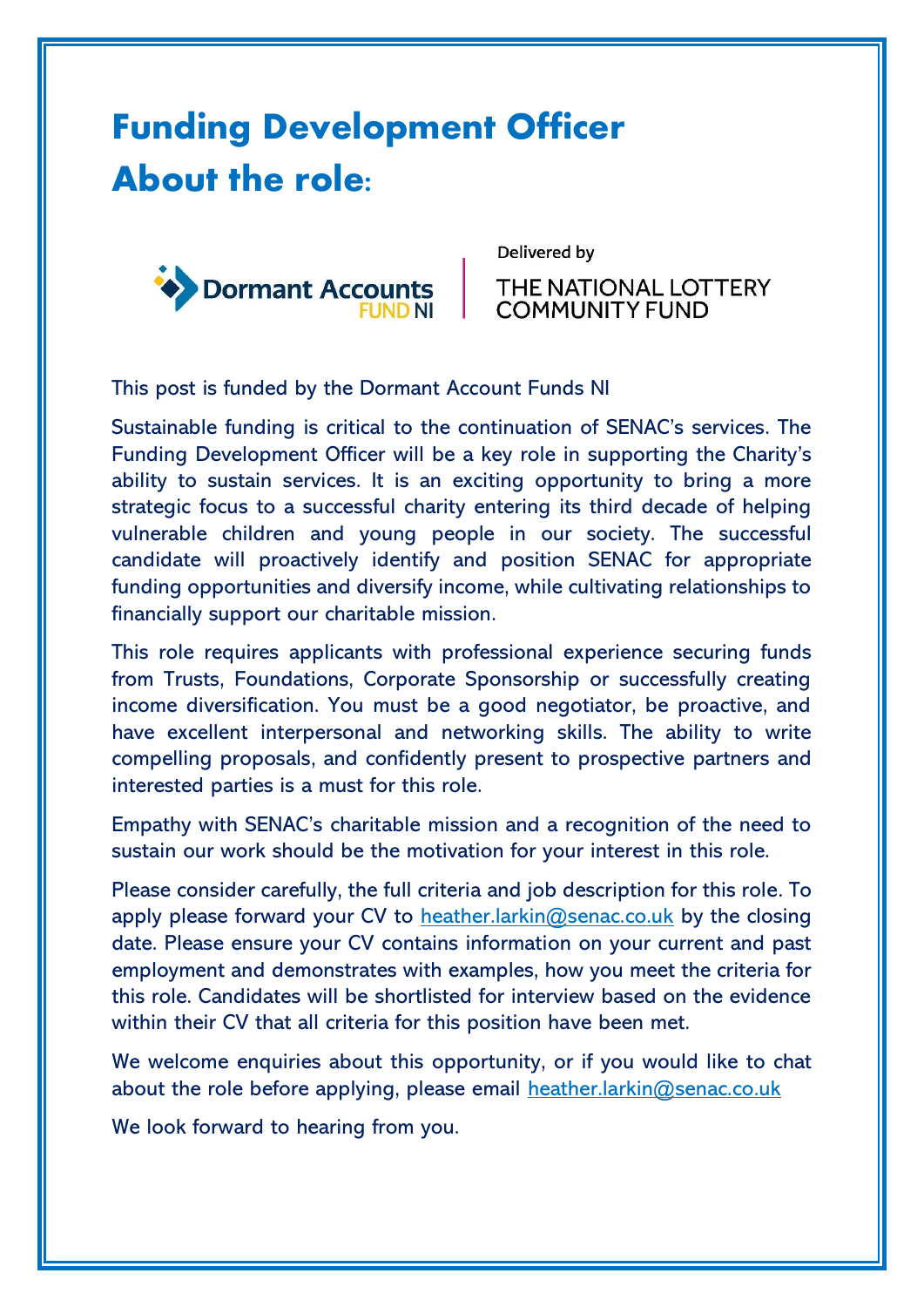### **Role Details and Job Description**

| <b>Title:</b>           | <b>Funding Development Officer</b>                                                                                                                                                                                                                        |  |
|-------------------------|-----------------------------------------------------------------------------------------------------------------------------------------------------------------------------------------------------------------------------------------------------------|--|
| Location:               | <b>Office and Home Based</b>                                                                                                                                                                                                                              |  |
| <b>Hours Per Week:</b>  | PART-TIME 24pw                                                                                                                                                                                                                                            |  |
| <b>Working Pattern:</b> | Flexible. Can be discussed and agreed prior to<br>appointment. May require occasional evening work.                                                                                                                                                       |  |
| Salary:                 | £31,746 pro rata (£20,329 for 24 hrs)                                                                                                                                                                                                                     |  |
| <b>Reporting To:</b>    | <b>SENAC Board</b>                                                                                                                                                                                                                                        |  |
| <b>Contract:</b>        | Fixed Term of 3 years from date of appointment                                                                                                                                                                                                            |  |
| <b>Key Benefits:</b>    | • Peoples Pension Scheme with 3% Employer<br><b>Pension Contribution</b><br>• 28 days pro rata paid annual leave plus public<br>and bank holidays<br>• Flexible approach to where and when you work<br>Free onsite parking at SENAC's office<br>$\bullet$ |  |
| <b>Additional info:</b> | Appointment will be subject to satisfactory references<br>and a satisfactory Criminal Records Check                                                                                                                                                       |  |

### Main Function of Role:

To identify and develop partnerships, strategic relationships, and funding opportunities in order to generate and diversify income which will strengthen and sustain SENAC's services and progress it's charitable mission.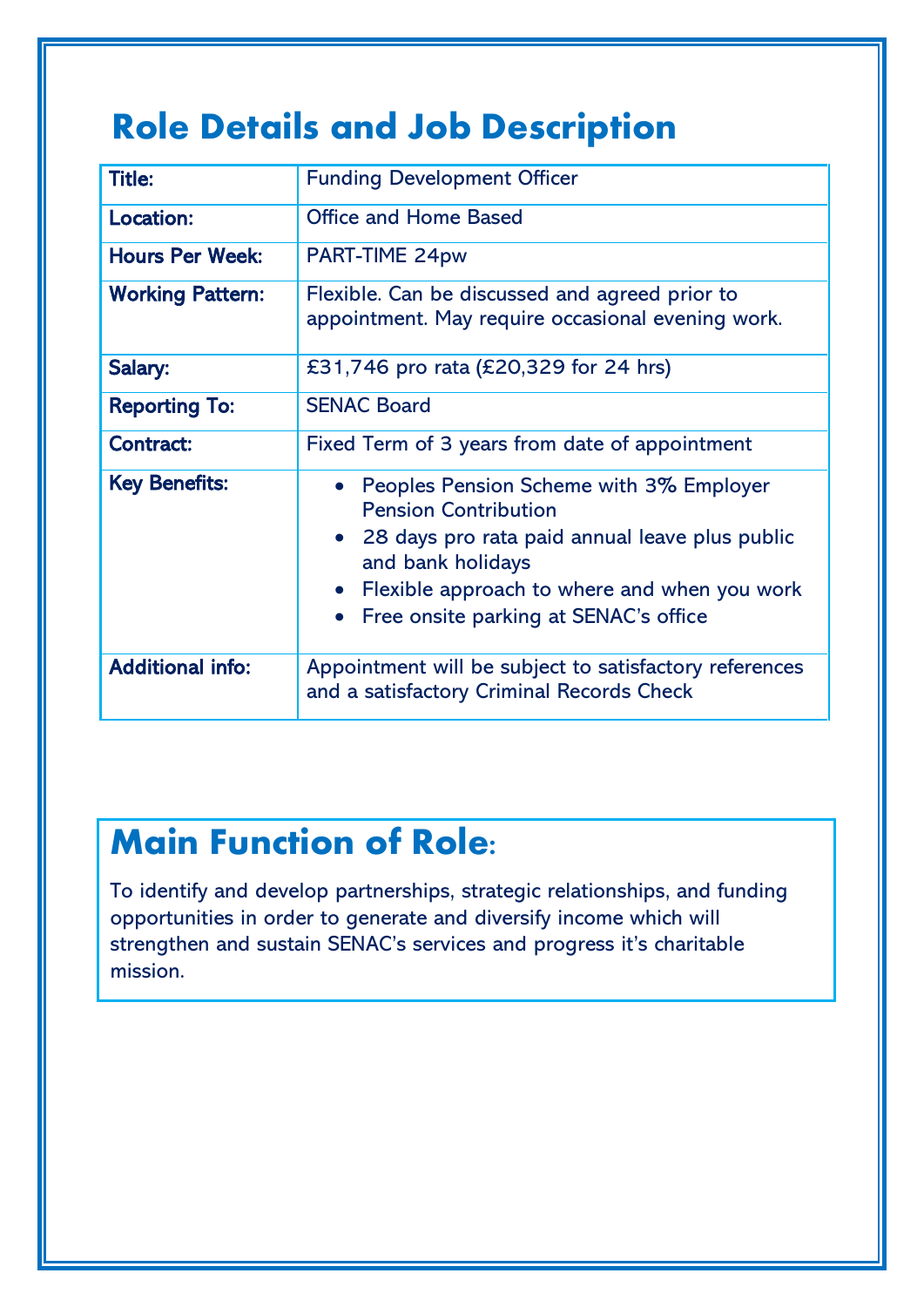#### Key Responsibilities and Duties:

- Research, identify, and progress funding opportunities and strategies for diversification of income including exploration of digital solutions.
- Build and maintain knowledge of the funding landscape, including researching and monitoring philanthropic trends, as well as the activities and funding plans of Foundations, Grant-making Trusts, and corporate organisations, to identify opportunities for SENAC in line with organisation and service needs.
- Develop, and present tailored proposals and presentations to inform corporate organisations, funders, donors, and partners (hereafter referred to as 'key stakeholders') on SENAC's mission and services, with the objective of gaining financial support.
- Ensure resulting contracts or agreements with key stakeholders are financially sound and are operationally and contractually deliverable within SENAC's capacity.
- Proactively maintain positive communication and engagement with key stakeholders, nurturing, progressing, and reviewing relationships and partnerships and act as the key point of contact for these stakeholders.
- Maintain and monitor SENAC's grants and contracts portfolio ensuring compliance with funding agreements and reporting requirements.
- Draft funding bids/tenders/grant applications
- Report to SENAC Board as required.
- Liaise with colleagues on SENAC's staff team to inform and support plans and activities.
- Adhere to all SENAC's policies and procedures, including file management and confidentiality.
- Use of social media platforms to support the function of this role.
- Attend staff, committee meetings and training activities as required.
- Contribute to and participate in organisation strategic planning and the overall development of the Charity as required.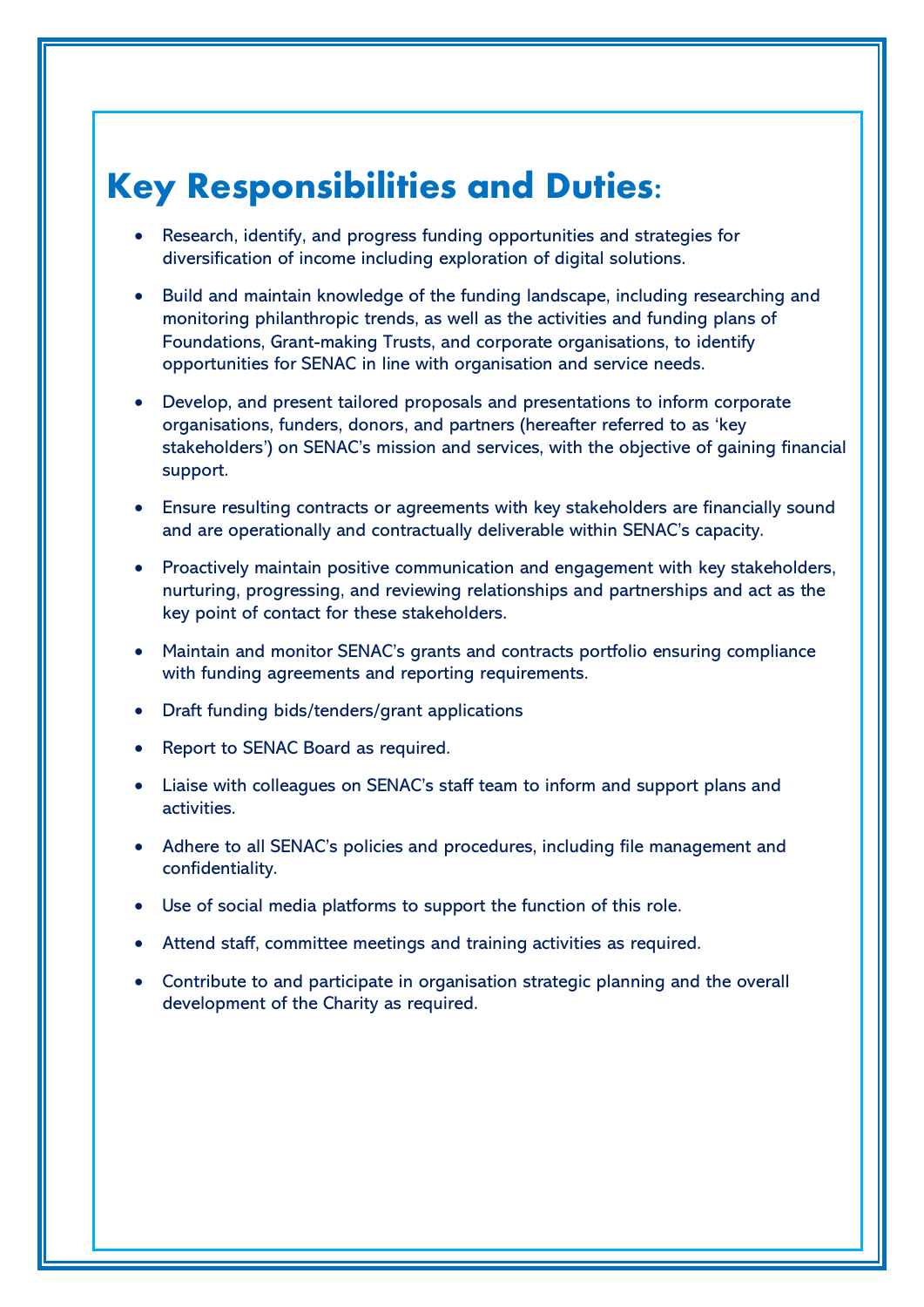### **Personnel Specification**

|                                     | <b>ESSENTIAL</b>                                                                                                                                                                                                                                                                                                                                                                                                                                                | <b>DESIRABLE</b>                                                                                            |
|-------------------------------------|-----------------------------------------------------------------------------------------------------------------------------------------------------------------------------------------------------------------------------------------------------------------------------------------------------------------------------------------------------------------------------------------------------------------------------------------------------------------|-------------------------------------------------------------------------------------------------------------|
| <b>QUALIFICATIONS</b>               |                                                                                                                                                                                                                                                                                                                                                                                                                                                                 | Third level qualification                                                                                   |
| <b>EXPERIENCE</b>                   | Minimum of 2 years professional<br>experience raising substantial funds (i.e.<br>4,5, or 6 figure amounts) through<br>strategic partnerships, grant awards,<br>corporate partnerships or cultivating<br>donor relationships.<br>Demonstrable experience of excellent<br>transformational relationship<br>management with<br>partners/stakeholders/funders                                                                                                       | Development and management of<br>a portfolio of corporate<br>partners/funders in a professional<br>capacity |
| <b>SKILLS/</b><br><b>ATTRIBUTES</b> | Ability to successfully write funding<br>bids/applications/tenders<br>Excellent organisational, planning and<br>time management skills<br>Ability to present to a range of relevant<br>stakeholders<br>Excellent oral, written, and<br>communication skills<br><b>Effective research skills</b><br>Competent in use of Microsoft Office<br>Suite including Powerpoint, Word and<br><b>Excel</b><br>Empathetic approach, supportive of<br><b>SENAC's mission</b> | Ability to understand and<br>interpret accounts, project<br>budgets and forecasts                           |

### **How to apply**

If you meet the requirements and criteria for this post, please forward your CV, ensuring the information provided in your CV fully demonstrates with examples from your professional experience how you meet the criteria for this role to [heather.larkin@senac.co.uk](mailto:heather.larkin@senac.co.uk) by 5.00pm on the closing date of